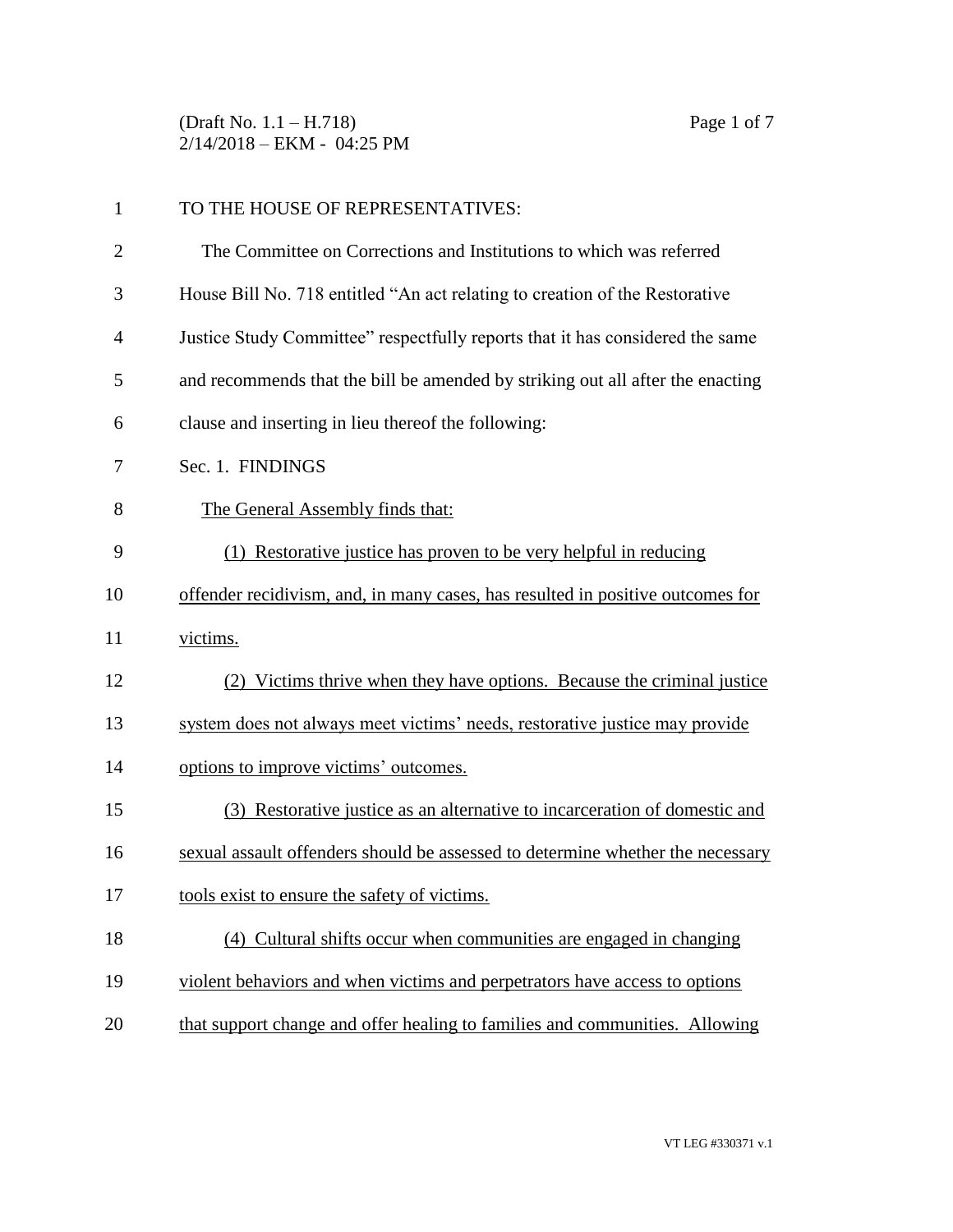(Draft No. 1.1 – H.718) Page 2 of 7 2/14/2018 – EKM - 04:25 PM

| $\mathbf{1}$   | for restorative justice intervention when deemed safe and appropriate may    |  |  |
|----------------|------------------------------------------------------------------------------|--|--|
| $\overline{2}$ | achieve these goals.                                                         |  |  |
| 3              | Sec. 2. RESTORATIVE JUSTICE STUDY COMMITTEE                                  |  |  |
| $\overline{4}$ | (a) Creation. There is created the Restorative Justice Study Committee for   |  |  |
| 5              | the purpose of conducting a comprehensive examination of whether there is a  |  |  |
| 6              | role for restorative justice principles and processes in domestic and sexual |  |  |
| 7              | violence and stalking cases.                                                 |  |  |
| 8              | (b) Membership. The Committee shall be composed of the following             |  |  |
| 9              | members:                                                                     |  |  |
| 10             | (1) the Executive Director of the Vermont Network Against Domestic           |  |  |
| 11             | and Sexual Violence or designee;                                             |  |  |
| 12             | (2) an executive director of a dual domestic and sexual violence             |  |  |
| 13             | Network Member Program or designee, appointed by the Executive Director of   |  |  |
| 14             | the Vermont Network Against Domestic and Sexual Violence;                    |  |  |
| 15             | (3) an executive director of a sexual violence Network Member Program        |  |  |
| 16             | or designee, appointed by the Executive Director of the Vermont Network      |  |  |
| 17             | <b>Against Domestic and Sexual Violence;</b>                                 |  |  |
| 18             | (4) the Executive Director of the Vermont Center for Crime Victim            |  |  |
| 19             | Services or designee;                                                        |  |  |
| 20             | (5) a representative of the Vermont Association of Court Diversion           |  |  |
| 21             | Programs;                                                                    |  |  |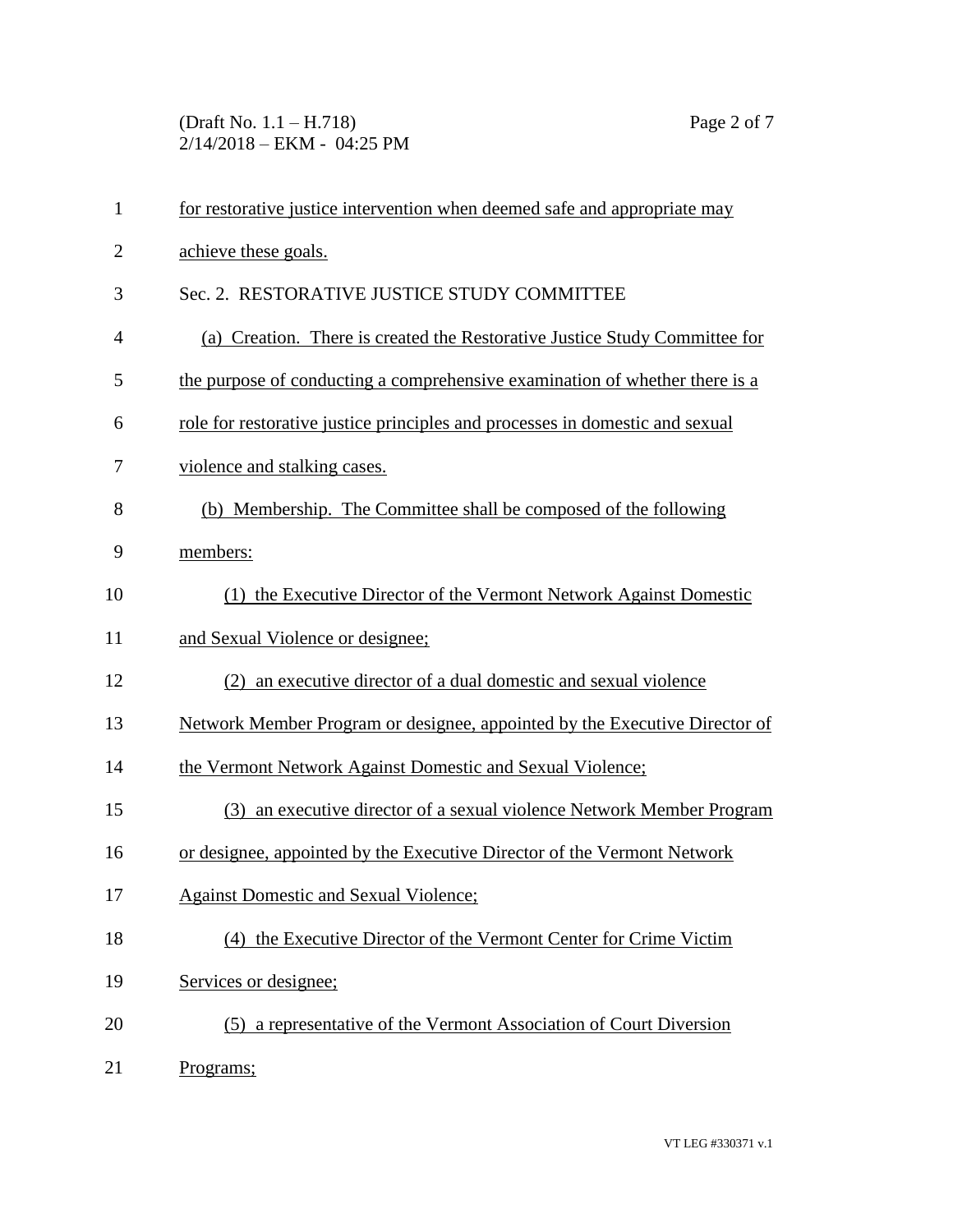(Draft No. 1.1 – H.718) Page 3 of 7 2/14/2018 – EKM - 04:25 PM

| $\mathbf{1}$   | (6) a representative of a Vermont community justice program;                    |  |  |
|----------------|---------------------------------------------------------------------------------|--|--|
| $\overline{2}$ | (7) a prosecutor who handles, in whole or in part, domestic violence,           |  |  |
| 3              | sexual violence, and stalking cases, appointed by the Executive Director of the |  |  |
| 4              | Department of State's Attorneys and Sheriffs:                                   |  |  |
| 5              | (8) the Executive Director of Vermonters for Criminal Justice Reform or         |  |  |
| 6              | designee;                                                                       |  |  |
| 7              | (9) three representatives of organizations serving marginalized                 |  |  |
| 8              | Vermonters, appointed by the Vermont Network Against Domestic and Sexual        |  |  |
| 9              | Violence;                                                                       |  |  |
| 10             | (10) a representative of the Vermont Abenaki community, appointed by            |  |  |
| 11             | the Governor;                                                                   |  |  |
| 12             | (11) the Executive Director of the Discussing Intimate Partner Violence         |  |  |
| 13             | and Accessing Support (DIVAS) Program for incarcerated women;                   |  |  |
| 14             | (12) the Coordinator of the Vermont Domestic Violence Council;                  |  |  |
| 15             | (13) the Commissioner of Corrections or a designee familiar with                |  |  |
| 16             | community and restorative justice programs;                                     |  |  |
| 17             | (14) a representative of the Office of the Defender General;                    |  |  |
| 18             | (15) the Court Diversion and Pretrial Services Director; and                    |  |  |
| 19             | (16) two victims of domestic and sexual violence or stalking appointed          |  |  |
| 20             | by the Vermont Network Against Domestic and Sexual Violence.                    |  |  |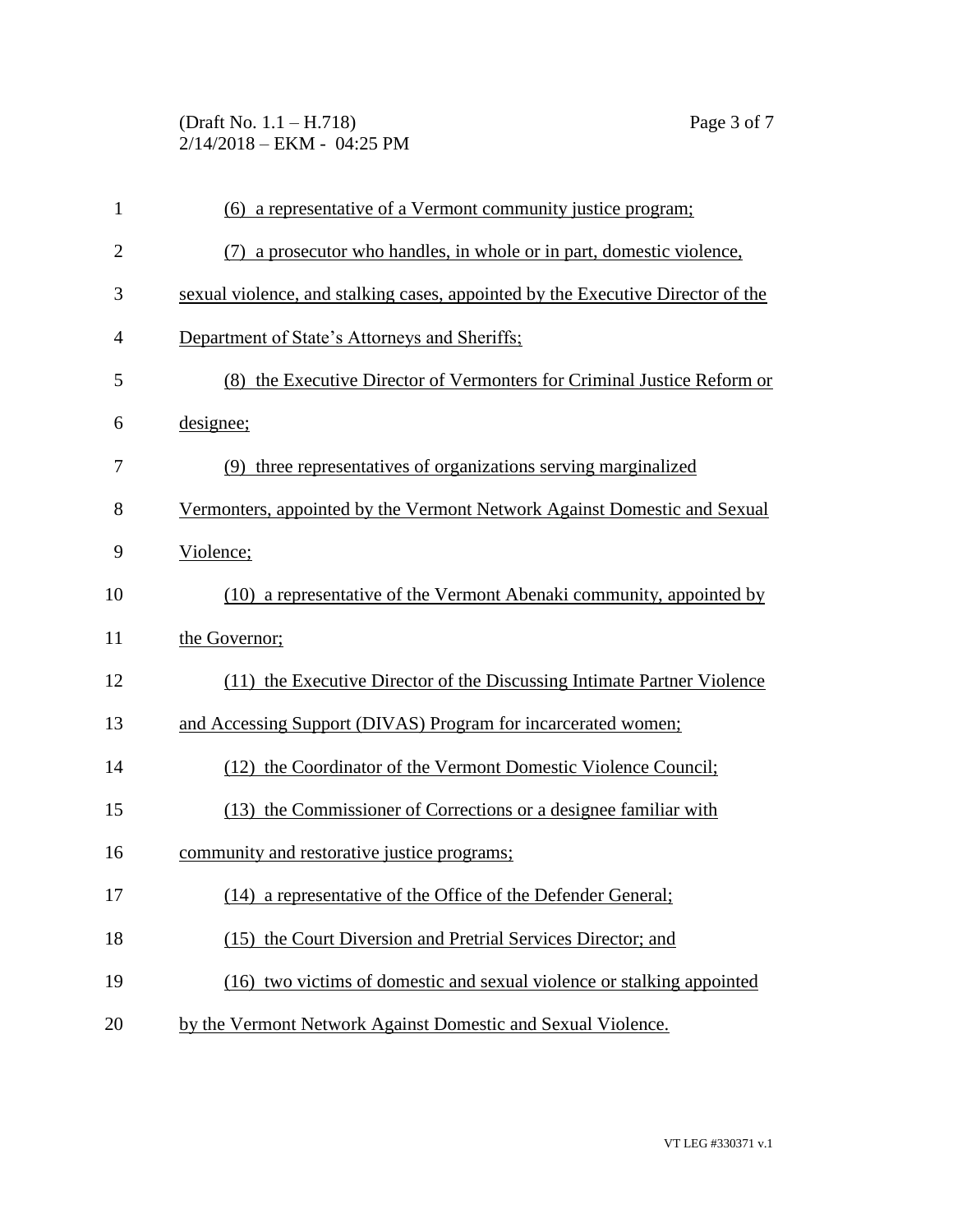(Draft No. 1.1 – H.718) Page 4 of 7 2/14/2018 – EKM - 04:25 PM

| $\mathbf{1}$   | (c) Powers and duties. The Committee shall study whether restorative              |  |  |
|----------------|-----------------------------------------------------------------------------------|--|--|
| $\overline{2}$ | justice can be an effective process for holding perpetrators of domestic and      |  |  |
| 3              | sexual violence and stalking accountable, while preventing future crime and       |  |  |
| $\overline{4}$ | keeping victims and the greater community safe. In deciding whether               |  |  |
| 5              | restorative justice can be suitable for each subset of cases, the Committee shall |  |  |
| 6              | study the following:                                                              |  |  |
| 7              | (1) the development of specialized processes to ensure the safety,                |  |  |
| 8              | confidentiality, and privacy of victims;                                          |  |  |
| 9              | (2) the nature of different offenses such as domestic violence, sexual            |  |  |
| 10             | violence, and stalking, including the level of harm caused by or violence         |  |  |
| 11             | involved in the offenses;                                                         |  |  |
| 12             | (3) the appropriateness of restorative justice in relation to the offense;        |  |  |
| 13             | (4) a review of the potential power imbalances between the people who             |  |  |
| 14             | are to take part in restorative justice for these offenses;                       |  |  |
| 15             | (5) ways to protect the physical and psychological safety of anyone who           |  |  |
| 16             | is to take part in restorative justice for these offenses;                        |  |  |
| 17             | (6) training opportunities related to intake-level staff in domestic and          |  |  |
| 18             | sexual violence and stalking;                                                     |  |  |
| 19             | (7) community collaboration opportunities in the implementation of                |  |  |
| 20             | statewide protocols among restorative justice programs and local domestic and     |  |  |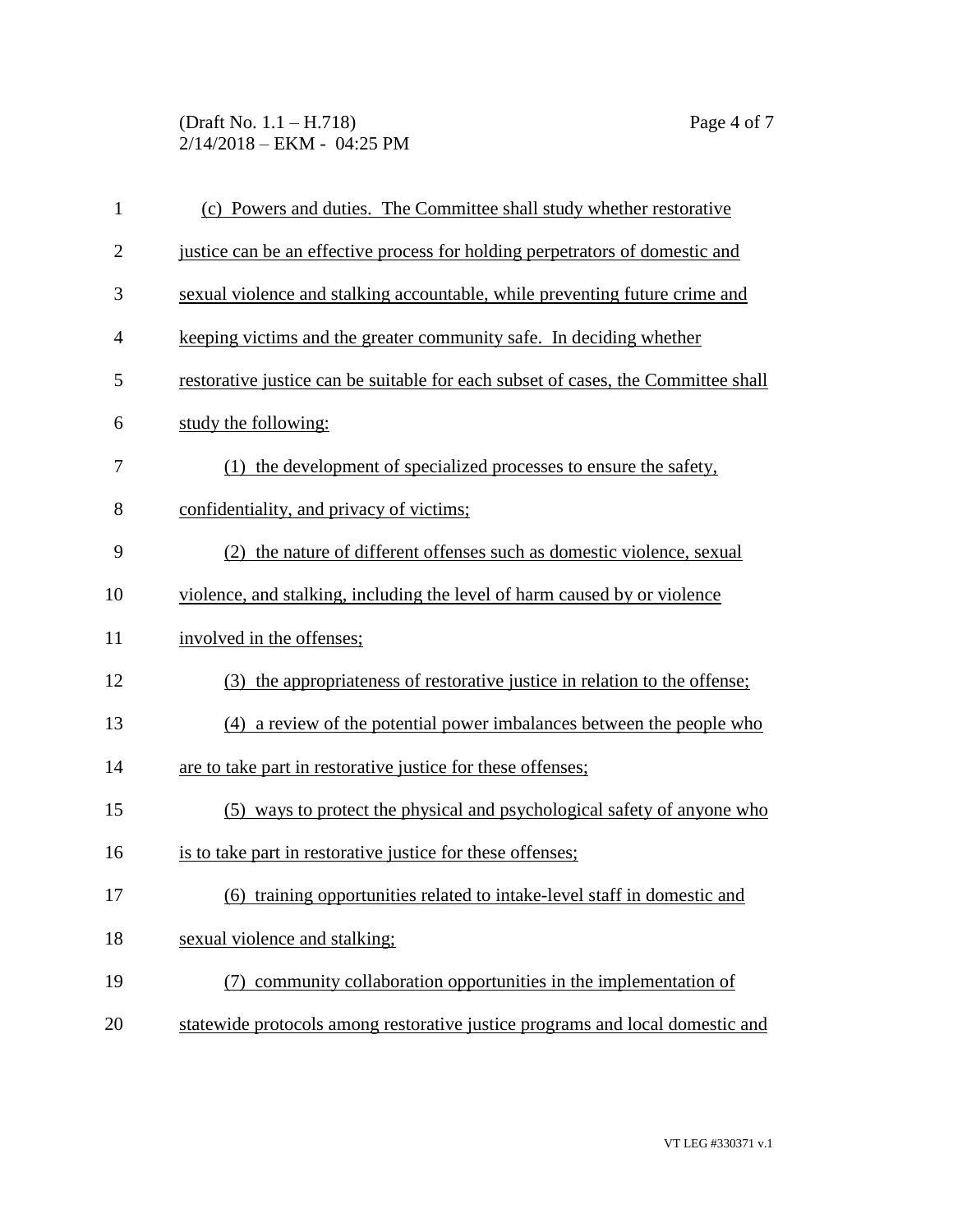(Draft No. 1.1 – H.718) Page 5 of 7 2/14/2018 – EKM - 04:25 PM

| $\mathbf{1}$   | sexual violence organizations, prosecutors, corrections, and organizations that  |  |  |
|----------------|----------------------------------------------------------------------------------|--|--|
| $\overline{2}$ | represent marginalized Vermonters;                                               |  |  |
| 3              | (8) the importance of victims' input in the development of any                   |  |  |
| $\overline{4}$ | restorative justice process related to domestic and sexual violence and stalking |  |  |
| 5              | cases;                                                                           |  |  |
| 6              | (9) opportunities for a victim to participate in a restorative justice           |  |  |
| 7              | process, which may include alternatives to face-to-face meetings with an         |  |  |
| 8              | offender;                                                                        |  |  |
| 9              | (10) risk-assessment tools that can assess perpetrators for risk prior to        |  |  |
| 10             | acceptance of referral;                                                          |  |  |
| 11             | (11) any necessary data collection to provide the opportunity for                |  |  |
| 12             | ongoing improvement of victim-centered response; and                             |  |  |
| 13             | (12) resources required to provide adequate trainings, ensure needed             |  |  |
| 14             | data gathering, support collaborative information sharing, and sustain relevant  |  |  |
| 15             | expertise at restorative justice programs.                                       |  |  |
| 16             | (d) Assistance. The Vermont Network Against Domestic and Sexual                  |  |  |
| 17             | Violence shall convene the first meeting of the Committee and provide support    |  |  |
| 18             | services.                                                                        |  |  |
| 19             | (e) Reports. On or before December 1, 2018, the Vermont Network                  |  |  |
| 20             | Against Domestic and Sexual Violence, on behalf of the Committee, shall          |  |  |
| 21             | submit an interim written report to the House Committee on Corrections and       |  |  |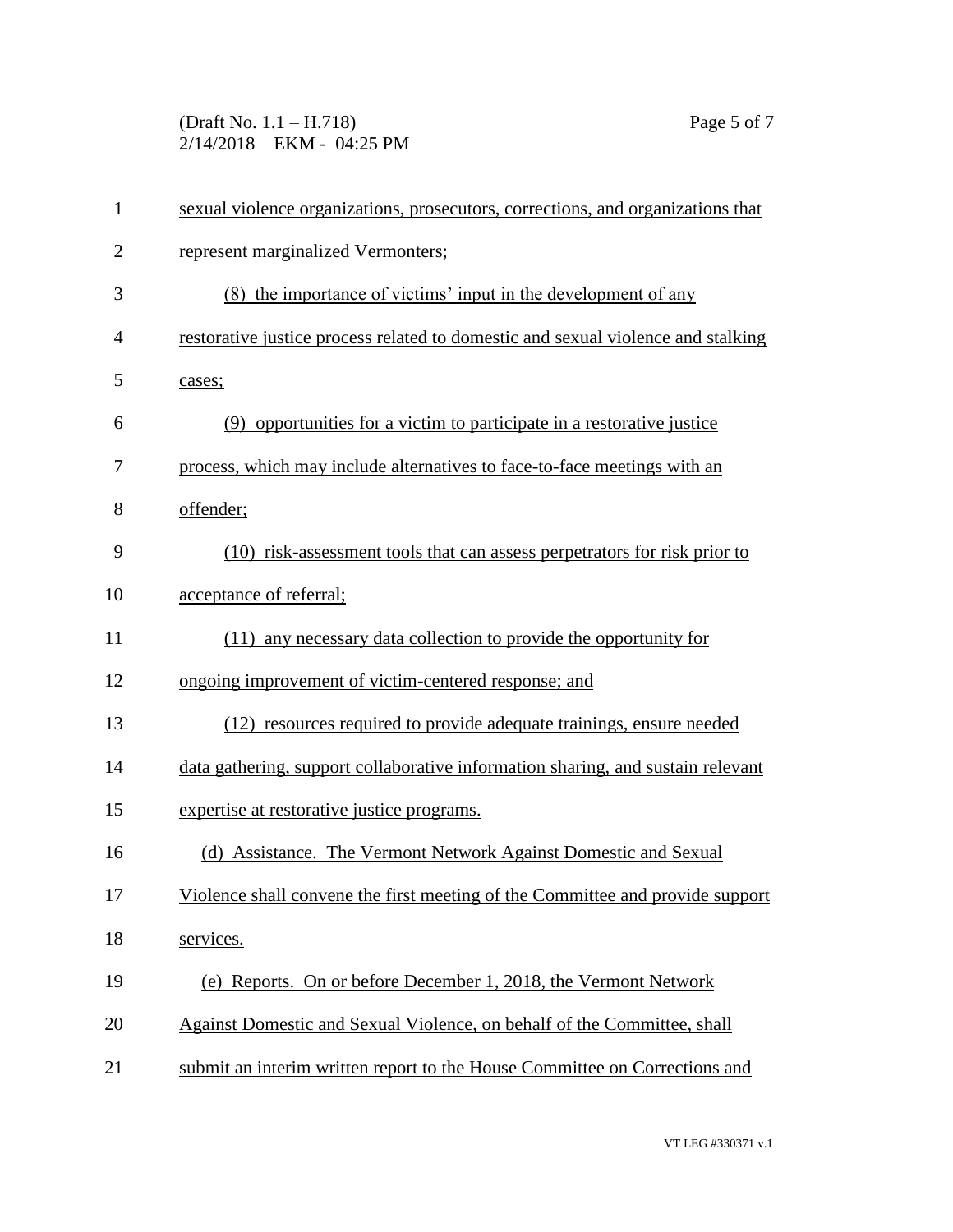(Draft No. 1.1 – H.718) Page 6 of 7 2/14/2018 – EKM - 04:25 PM

| $\mathbf{1}$   | Institutions and to the House and Senate Committees on Judiciary. On or        |  |
|----------------|--------------------------------------------------------------------------------|--|
| $\overline{2}$ | before July 1, 2019, the Vermont Network Against Domestic and Sexual           |  |
| 3              | Violence, on behalf of the Committee, shall submit a final report to the House |  |
| 4              | Committee on Corrections and Institutions and to the House and Senate          |  |
| 5              | Committees on Judiciary.                                                       |  |
| 6              | (f) Meetings.                                                                  |  |
| 7              | (1) The Vermont Network Against Domestic and Sexual Violence shall             |  |
| 8              | convene the meetings of the Committee, the first one to occur on or before     |  |
| 9              | <u>August 1, 2018.</u>                                                         |  |
| 10             | (2) The Committee shall select a chair from among its members at the           |  |
| 11             | first meeting.                                                                 |  |
| 12             | (3) A majority of the membership shall constitute a quorum.                    |  |
| 13             | (4) The Committee shall cease to exist on July 1, 2019.                        |  |
| 14             | Sec. 3. EFFECTIVE DATE                                                         |  |
| 15             | This act shall take effect on passage.                                         |  |
| 16             |                                                                                |  |
| 17             |                                                                                |  |
| 18             |                                                                                |  |
| 19             |                                                                                |  |
| 20             |                                                                                |  |
| 21             |                                                                                |  |